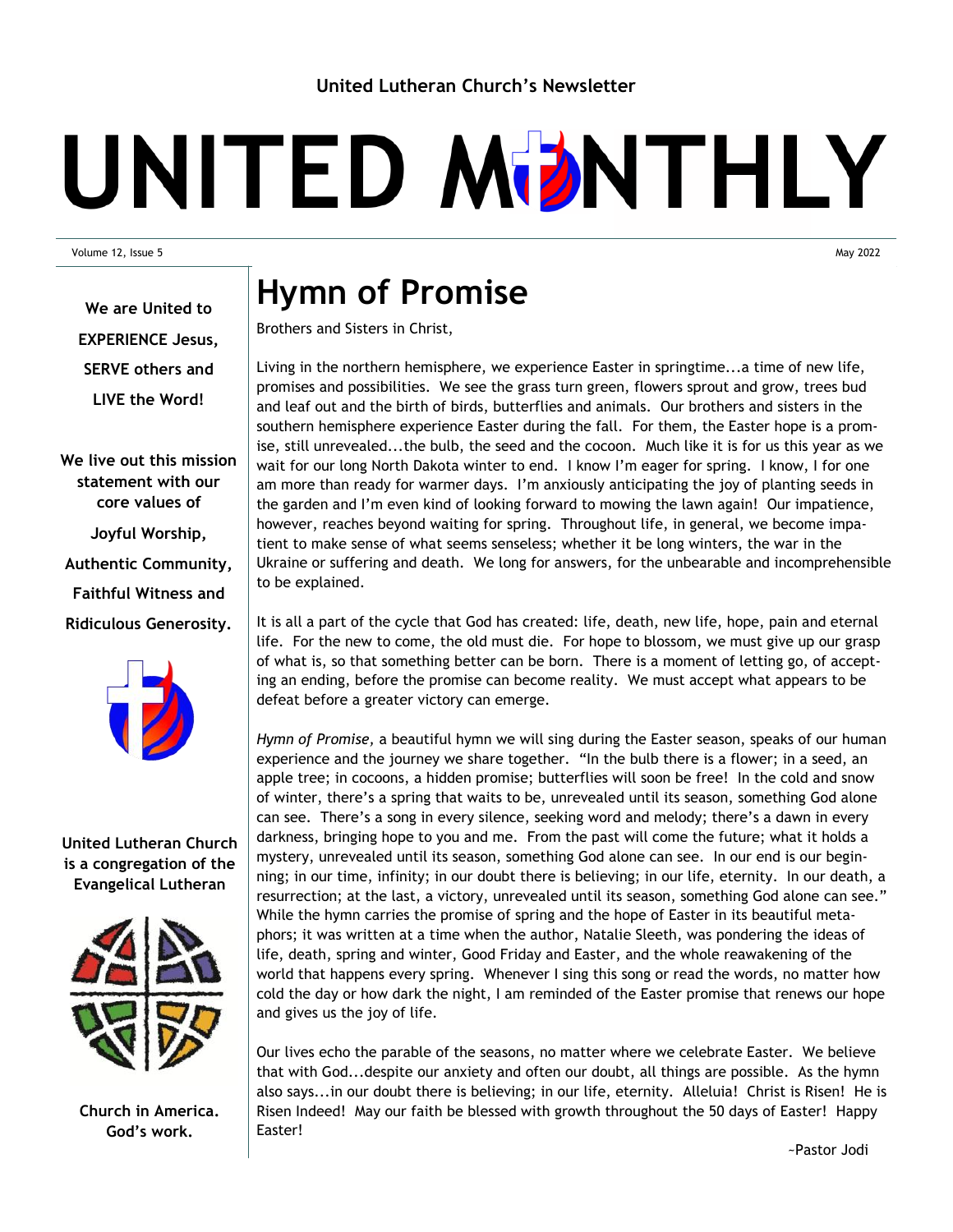**Page 2** Communication of Communication Communication Communication Communication Communication Communication Communication Communication Communication Communication Communication Communication Communication Communication

# May 2022

| <b>SUN</b>                                                                                                          | <b>MON</b>                                                                          | <b>TUE</b>                                                              | <b>WED</b>                                                                                                                                         | <b>THU</b>                                                                   | <b>FRI</b> | <b>SAT</b>     |
|---------------------------------------------------------------------------------------------------------------------|-------------------------------------------------------------------------------------|-------------------------------------------------------------------------|----------------------------------------------------------------------------------------------------------------------------------------------------|------------------------------------------------------------------------------|------------|----------------|
| $\mathbf{1}$<br>9AM Sunday school<br>9:30AM Coffee<br>10AM Worship with Holy<br>Communion<br><b>Rogation Sunday</b> | $\overline{2}$                                                                      | 3                                                                       | $\overline{4}$<br>4:30-6PM<br><b>Great Plains Mobile</b><br>Food Pantry<br>6PM Confirmation                                                        | 5<br>12PM Al-Anon                                                            | 6          | $\overline{7}$ |
| 8<br>9AM Last day of Sun-<br>day school<br>10AM Worship<br><b>Happy Mother's Day!</b>                               | 9<br>10AM Pastor<br>Jodi @<br><b>Behavioral Task</b><br>Force meeting<br>5PM P.E.O. | 10<br>9:30AM Memory<br>Loss Support<br>Group<br>5:30PM Esther<br>Circle | 11<br>10AM Deborah<br>Circle @ Senior<br>Center<br>2PM Pastor Jodi @<br>Wheatland for<br><b>Bible Study</b><br>6PM Confirmation<br>7PM Youth Group | 12<br>10AM Pastor Jodi<br>@ Grafton<br>Conference<br>Meeting<br>12PM Al-Anon | 13         | 14             |
| 15<br>10AM Worship with Holy<br>Communion                                                                           | 16<br>6PM Church<br>Council meeting                                                 | 17<br>12PM Writer's<br>Group                                            | 18<br>10AM Ministerial<br>meeting<br>7PM Baccalaureate<br>service at St.<br>Alphonsus for 2022<br><b>Senior Graduates</b>                          | 19<br>12PM Al-Anon                                                           | 20         | 21             |
| 22<br>10AM Contemporary<br>Worship                                                                                  | 23                                                                                  | 24                                                                      | 25                                                                                                                                                 | 26<br>12PM Al-Anon                                                           | 27         | 28             |
| 29<br>10AM Worship<br>ULC 2022 Senior Class<br>Recognition                                                          | 30<br>Memorial<br>Day                                                               | 31<br>First day of<br>Vacation Bible<br>School                          |                                                                                                                                                    |                                                                              |            |                |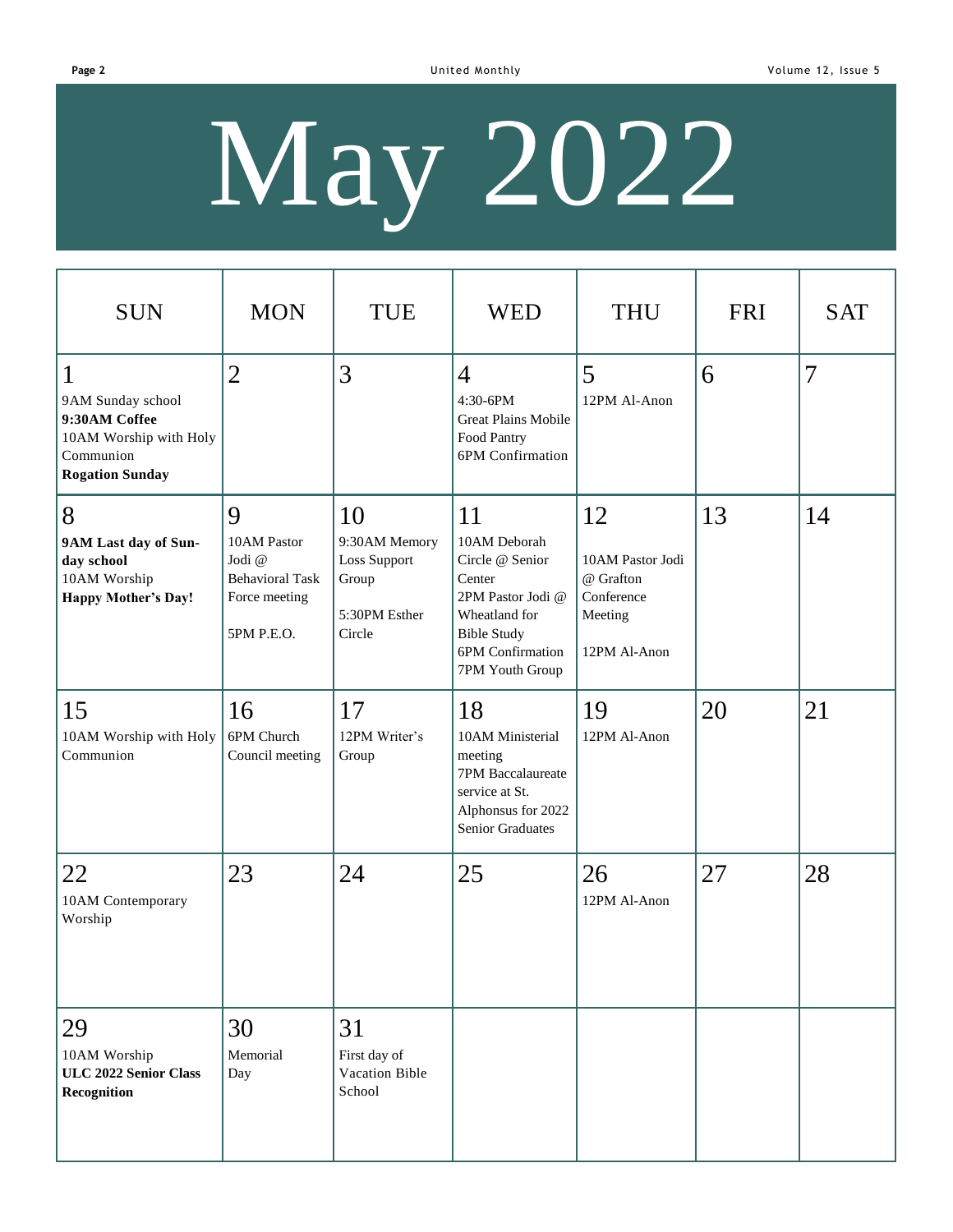## **Faith & Care #1**

#### Chairman - Brian & Darby Hart

Shelly Agnes Brandon & Sarah Badding Carol Badding Todd & Abby Borchardt Sandra Brooks Daren & Sarah Christianson Todd & Shanda Christianson Jamie & Amanda Coyle Lawrence & Susan Fay Crockett Denis Domres Lynn Domres & Tara Roberts Juanita Domres Margaret Downs Greg & Jolene Everson Taylor Everson Joanne Field Rory & Carey Freer Don & Elaine Haugen David & Ardyce Hennager Joel Jacobson Terry & Janet Jacobson

Dale Klein Kathy Kram Josh & Pam Krivarchka Kevin & Teri Lill Lyle & Deidre Long Dale & Pam Luhmann Patty Metzger Jeff & Brittanie Mostad Ken & Carol Myhre Betty Nelson Frances Noland Ellen Nuelle Jim & Shannon Nuelle Duane Olson Edwin Olson Jeff Overby Glenn Pederson Ed & Bernice Pengilly Shane & Janelle Peterson Kyle & Kaila Rollness Cindy Steinke Laura Thielbar Ron & Cathy White

### **Financial Update** *3-31-22*

| March Offering                                   | \$19,959.96                 |                                  |  |  |
|--------------------------------------------------|-----------------------------|----------------------------------|--|--|
| Offering Income                                  | Year-to-Date<br>\$46,652.73 | <b>Budget YTD</b><br>\$47,400.00 |  |  |
|                                                  | <b>Current Year</b>         | Last Year                        |  |  |
| Total Income March<br>*Total Expenses thru March | \$47,255.86<br>\$47,178.14  | \$45,422.27<br>\$55,327.49       |  |  |

\*Please note, last year's expense includes a transfer from the general check book to the dedicated fund to pay off the HVAC note of \$11,332.45.

As of April 26, our Endowment Fund balance was \$104,879.52. If you would like to make a contribution to the

Endowment Fund, please make checks payable to "InFaith Foundation" (which manages our endowment fund). Interest accrued yearly from this Endowment fund has been used at the end of each year to give back to needs within our community or special projects within the church.



### **ULC Leadership 2022**

President Deidre Long Vice President LeeAnn Knudson Secretary Diane Simmons Financial Secretary Julie Johnson

### **Committee Council Representatives**

| Education   | Kim Hart, Kristi McDonald |
|-------------|---------------------------|
| Endowment   | <b>Tyler Balsdon</b>      |
| Hospitality | Terry Jacobson            |
| Property    | <b>Steve Hart</b>         |
| Stewardship | Abby Borchardt            |
|             |                           |

#### **Non-voting Representative**

Pastor **Disk Line Controller Service Controller Service Controller Service Controller Service Controller Service Controller Service Controller Service Controller Service Controller Service Controller Service Controller Ser** 

### **Council Notes 04-25-22 Mtg**

Council approved the ULC Confirmation program to be a three year requirement and acolyte duties will be moved to 4-6 graders.

The Youth voted to donate the remainder of their Lenten funds to the food pantry and DVAC.

VBS Cake/Bake Auction went well raising, \$3,365. The Education Committee would like to advertise again for a Sunday school superintendent.

Synod Assembly is June 4-5 and ULC is allowed up to three representatives to attend. Information will be placed in the bulletin/newsletter announcements.

Property is still searching for a contractor to look at the moisture collecting between the sanctuary roof and flat roof. Steve was given a name to contact in regards to a possible grate placed at the front entrance of the north door.

With the generous Thrivent donation from Charles & Marie Jordan, Council approved to replace Julie's office computer with a newer one. Her computer will then be placed in Pastor Jodi's office to make their computers more compatible. The remainder of these Thrivent funds will then be earmarked for technology purposes.

*Council minutes and treasurers reports are posted monthly on the bulletin board in the hall across from the church kitchen.*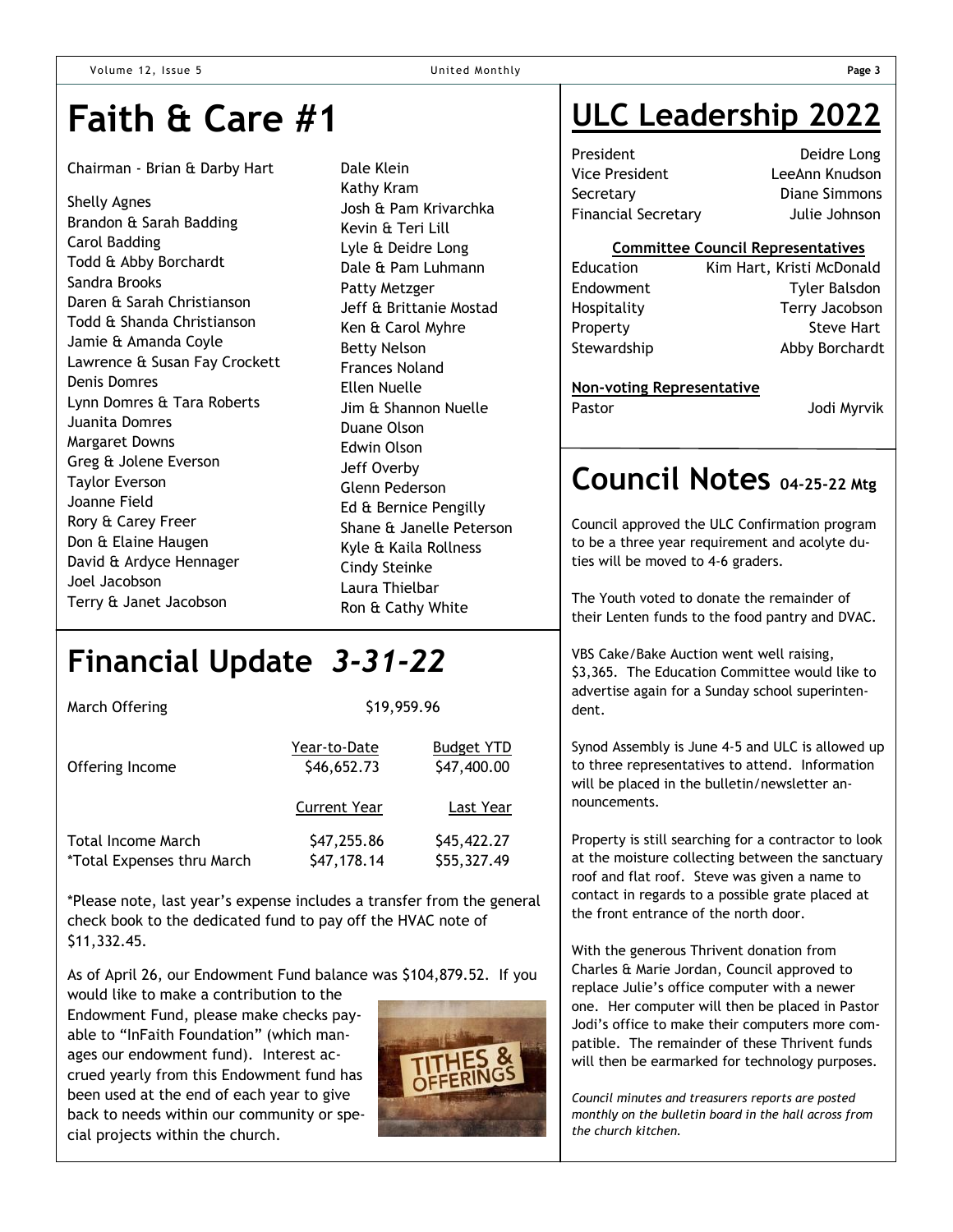### **Many Thanks!**

Thank You! Thank You! I want to extend a huge thank you to the entire United Lutheran Church family for letting me try new ways of worship during Lent! You have all been very supportive, participatory and encouraging. Thanks first of all to the youth, for stepping up and having to be a little out of your comfort zone to read, lead, participate in skits and provide special music. Thanks to all the parents who helped with the Lenten meals. Thanks to those who assisted with worship in many ways: preparing, participating, supporting and cleaning. A huge shout out to Helen Johnson and Shirley Robinson for their creative decorating of the altar area from Lenten ponderings to Easter joy and to Lindy Johnson for making the cross for our Lenten journey. Last, but not least, thank you to those who do the work behind the scenes to prepare and present our worship both in person and online: Kathie Johnson, Lisa Schuler, Julie Johnson, Dale Klein, our slide makers and our projectionists. Teamwork always leads to success! **Example 2** - Pastor Jodi

## **FMSC Event Camp Hope**

Thank You Note: On behalf of starvation impacted children in our world, thank you for your participation in our 2022 Greater Grand Forks Feed My Starving Children Mobile Pack Event. We cannot express enough to you, that you are the reason this event was successful both with your willingness to say yes to packing with us and to help us pay for the food.

Specifically, we want to thank you for helping us pay for the food we packed through your \$750 donation which paid for 3,000 meals that we packed. This will pay for eight children to eat for a year. Your partnership is truly a blessing.

Serving the Savior Together with YOU!!!

Isabell Fetsch Greater Grand Forks FMSC Mobile Pack, Core Team

Each quarter of the year, United Lutheran will focus on a new stewardship project selected by the Stewardship Committee. The Stewardship Committee has chosen **Camp Hope**  as the second quarter, recipient of blessings.

Monetary donations will be collected in a separate offering container at the back of the sanctuary, every Sunday, (April-June). At the end of June, a check will be sent to Park River Bible Camp to help with camperships for kids who are in foster care settings. **Camp Hope** is designed specifically for kids who have finished kindergarten to twelfth grade who are in foster care. It is a three-night, four-day camp experience that provides kids with a safe place to have fun, meet friends who are experiencing like situations, play games, join in camp fires and so much more. May God bless our United effort in supporting this stewardship project!

# **Senior Recognition**

The Langdon Area Ministerial will be holding a Baccalaureate Service for all the area graduating seniors, Wednesday, May 18, at 7pm at St. Alphonsus. This service is open to friends and family of each graduate with refreshments.

We will be honoring our United Lutheran Church high school graduates at our 10am worship service on **Sunday, May 29**. At this service, we will be gifting our graduates with a quilt, hand-made by United Lutheran's quilting group.

Congratulations to our graduating seniors and may the Lord's face shine upon them and the Lord look upon them with favor as they continue with their next chapter! ULC Seniors are: Josie Long, Claire Hiltner, Addy Reidhammer and Marlee Hetletved.



# **Rogation Sunday**

*In the beginning God created the heavens and the earth. He said, "Let the earth produce vegetation: seed-bearing plants, and fruit trees bearing fruit with their seeds inside, on the earth." And so it was. The earth produced vegetation: plants bearing seeds in their various kinds, and trees bearing fruit with their seed inside in their several kinds. God saw that it was good, (Genesis 1:1, 11-12).*

**Ready for a SPRING Adventure?** This Sunday, May 1st has been designated as Rogation Sunday at ULC! "What is THAT?" you might ask. Great question! The word "rogation" comes from the Latin verb, "rogare." It means to ASK. So, in the season of Easter, as we celebrate the resurrection joy of new life, we will ASK for God's blessing upon the earth, the seeds and the equipment used for spring planting. **Farmers and gardeners of all kinds…this one's for you!** Bring your tractors, bring your planters, your tools and of course the seed! Let's fill the church sanctuary and parking lot with the equipment needed for spring planting. Come dressed as you are or as you would for work. Feed on God's word and be sent out to the fields and pastures of your life.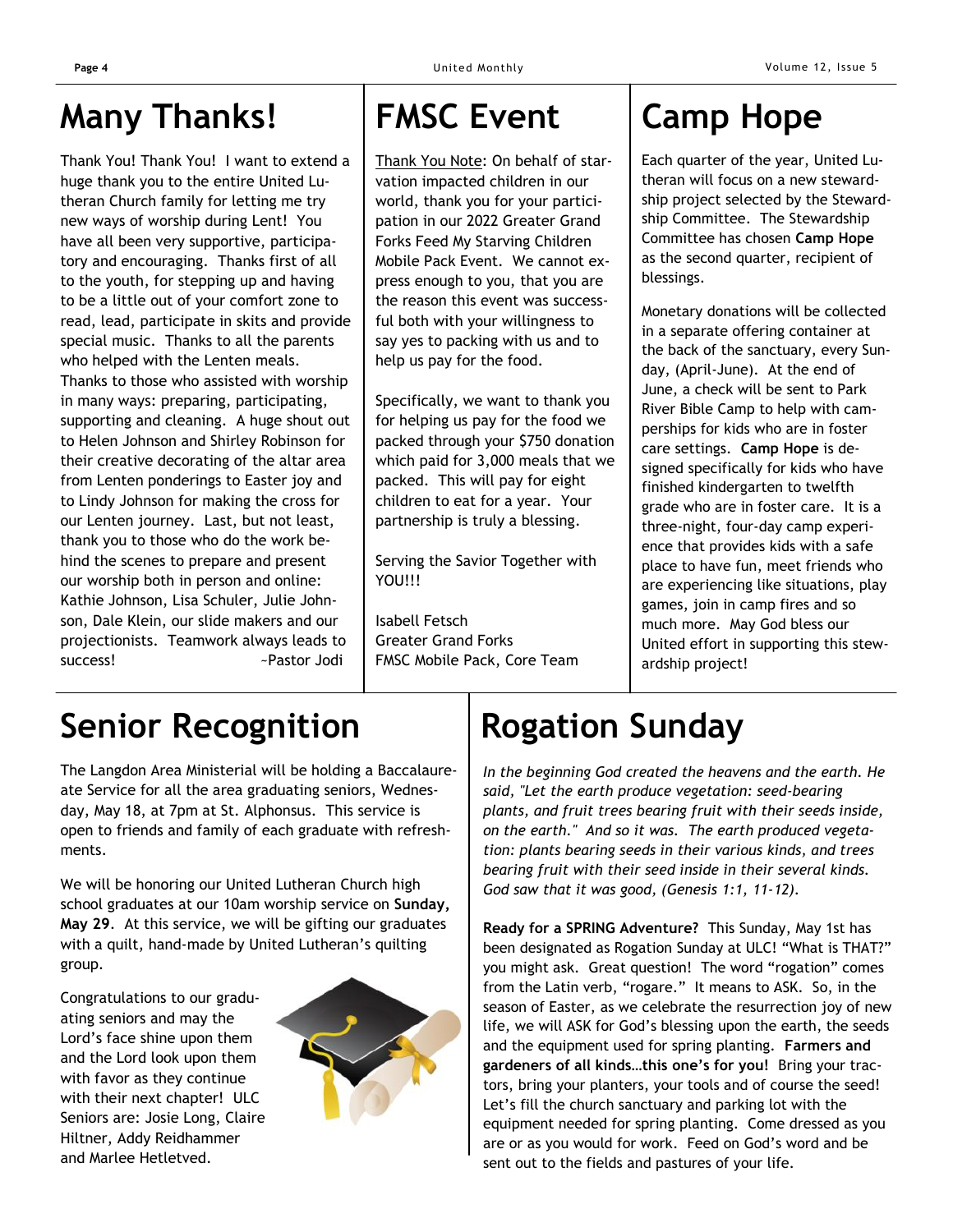# **Sunday School/Confirmation/Youth**

#### Greetings to everyone!

We are down to our last two Sunday School Lessons. The Great Commission on May 1<sup>st</sup> and The Holy Spirit at Pentecost on May  $8^{th}$ . On May  $8^{th}$ , we will have a fun event planned for the kids along with the lesson. Sunday school students will also be singing in that day. The Education Committee would like to thank everyone that took time out of their schedules to teach this year.

The Education Committee would like to thank everyone that donated for the cake/bake auction and the generous support from the bidders! A BIG Thank You goes to Greg Goodman for being the auctioneer!!!

Vacation Bible School will be held May 31<sup>st</sup>-June 3. We will be sending registration forms home with the Sunday school kids and posting it on Facebook, when we receive them. If anyone is interested in housing the counselors, please let me know or call the church office.

A large class of 4th Graders received their bibles and First Communion during Lent and Easter (14 students!) Due to the number of students, family events and weather conditions, the students weren't all able to be together at one time in this large step in their faith.

Confirmation will continue to meet on Wednesdays at 6PM through May 11<sup>th</sup>. Youth Group will also meet that evening at 7PM on May 11.

Grace & Peace, Kristin McDonald, Education Committee Co-Chair

*Below - Sunday school students singing on Palm Sunday Below, right - Cake/Bake Auction attendees*





*Bibles/First Communion Students*

*Left - Parker McDonald*

*Below (left to right) - Jack Borchardt, Dentyn Schill and Carl Henry*

*Further below (left to right) - Aiden Vikan, Sophie Myrvik, Finley Crockett, Prestyn Bodnar, Maxum Mostad, Gavin Gemmill, Sophia Vikan, Harper Jacobson, Hallie Overby, Chloe Koons*





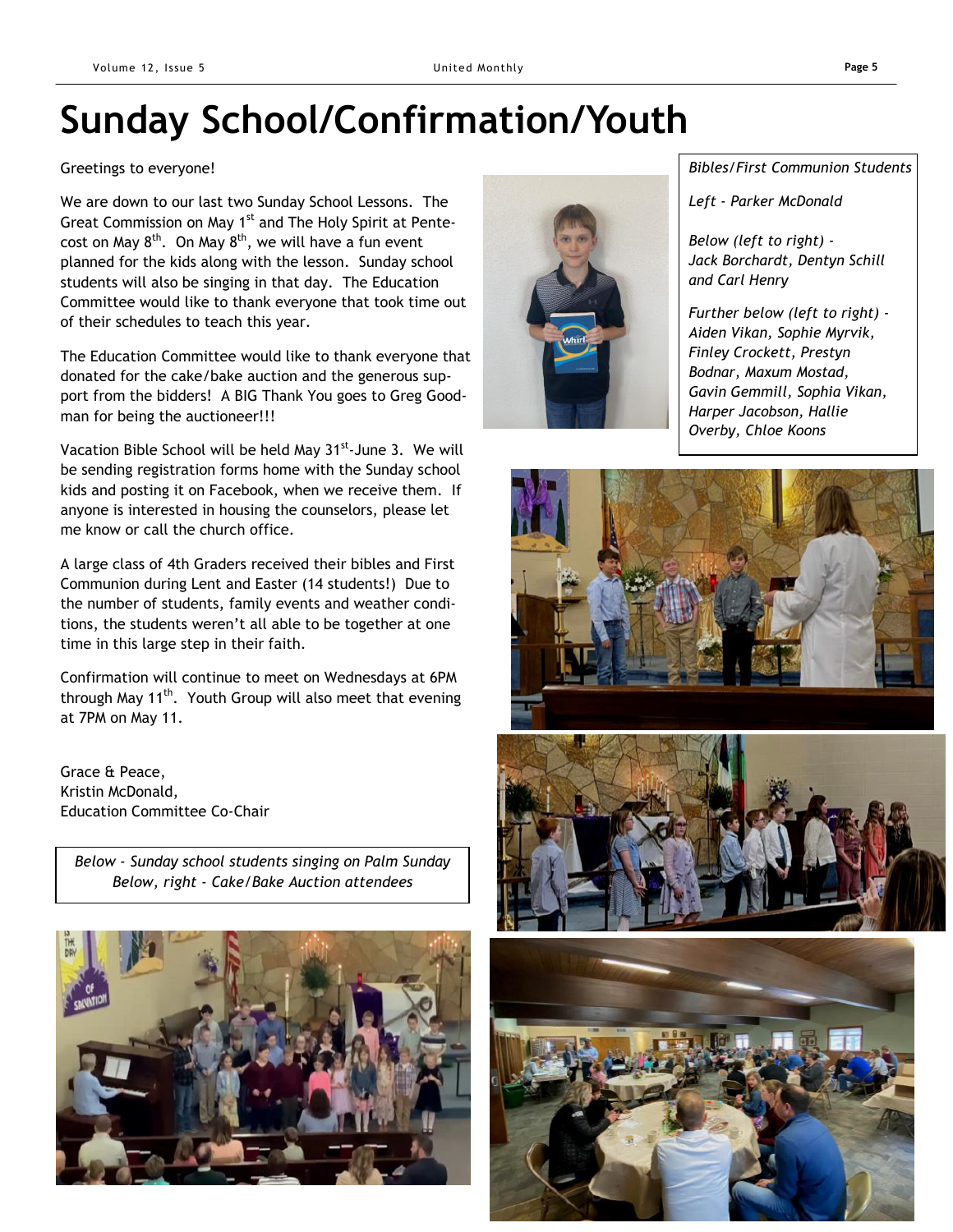### **Vacation Bible School**

VBS will be held May 31st through June 3rd and for those who will have completed kindergarten through 5th grade. Pre-registration will be required for all children. Registration forms will be sent home with the Sunday school kids and also be posted on Facebook, when we receive



 the forms. If anyone is inter ested in housing the counselors, please let Kristi McDonald (370- 8222) know or call the church office.

### **New Members**

Are you are looking for a new church home and would like more information about becoming a member at United? Please fill out the tear-off card in the church bulletin and place it in the offering plate. You can also let Pastor Jodi or Julie know in the church office.

# **Mobile Food Pantry**

The Great Plains Mobile Food Pantry will be at our church parking lot, distributing food baskets for our community Wednesday, May 4, from 4:30-6PM. Come if you are in need! Volunteers are needed to help, from approximately 4:15-6:15pm.

# **Coffee with Worship**

Remember how fun this was?? This Sunday, May 1st, the Youth will once again be offering coffee and hot cocoa prior to worship in the narthex around 9:30AM. Bring your own covered mug to have it filled and savor your coffee while attending the service! There will be eco-friendly cups available if you forget your cup and also a variety of creamers and whipped cream offered.



## **Prayers of...**

### **Healing**

Lois Jones (Val Olson's cousin, cancer), Diane Reinhardt, Bob Kempert, Joanne Field, Caven Dahl (Non-Hodgkin's lymphoma), Michelle Kaercher (breast cancer), Ole Olson and our brothers and sisters in Haiti.

**Joy**

John and Karen Boe on their 50th Wedding Anniversary!

Nathan Kitchin, Aubrey Badding and Taryn Romfo for advancing to the State Science Olympiad Competition.

**Grief**

The family of Jared & Alistair (Crockett) Kuss on the death of their infant son, Roman Alexander.

*We invite you to pray for those people listed above. Please call the church office if you have additions to our prayer list.*

# **April Memorials**

**Larry Johnson** - Rick & Carolyn Crockett (garden)

*Memorials may be mailed or dropped by the Church Office at ULC at any time.*

# **Synod Assembly**

The annual synod assembly of our Eastern North Dakota Synod, ELCA, will be held in Fargo, June 4-5. United is looking for up to three individuals that would like to experience and volunteer to be our congregational representatives at the assembly! (Hotel, meals and conference expenses are all covered by United Lutheran.)

# **Quilt Blessing**

During worship, Sunday, May 8, we will bless the quilts made by our quilters. The quilts will travel abroad with Lutheran World Relief to be given to needy people throughout the world. Thanks to our quilters' work, talent and dedication!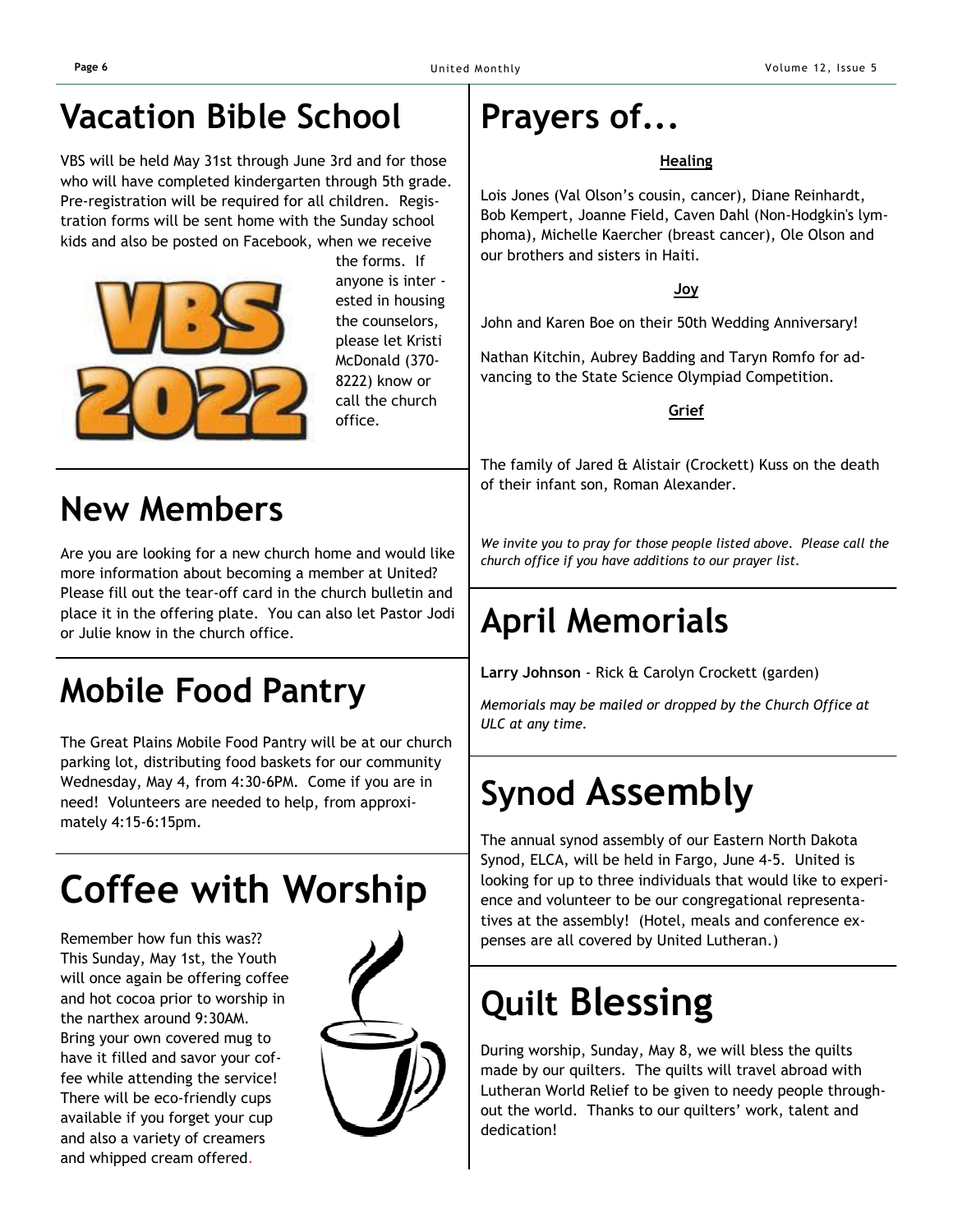### **At-a-Glance and General Announcements**

### **Thank You to:**

Those who have directed Thrivent Choice dollars to United. In April, \$3,992 was delegated to ULC!

Kendall & Carla Gemmill for the installation of the new TV in the youth room.

Don & Elaine Haugen and Terry & Janet Jacobson for providing the wine and wafers for communion Sundays.

Faye Wilhelmi, Shirley Robinson and Helen Johnson for helping Julie with newsletter mailing prep each month.

Our Sunday school students for their special music on Palm Sunday and to Becky Tollefson for volunteering her time in being their music leader.

All who donated auction items, those that stayed to bid at the cake/bake auction on April 10 and to Greg Goodman for volunteering to be the auctioneer. Your donations will allow many students to participate in VBS for free this summer. \$3,365 was raised which is just ridiculous generosity!

Mikkelsen Brothers Construction for their complimentary snow removal in our church parking lot this winter.

Rob Becker for keeping our sidewalks clear of snow this winter.

Landin and Brynn Johnson for using the RugDoctor to remove the excess water in the Narthex from the most recent storm. Thanks to Dan & Peggy Fischer for the use of their RugDoctor.

The congregation throughout the Easter season when asked not to bring Easter Lilies due to Pastor Jodi's allergies. We appreciate everyone understanding and keeping her healthy.

#### **Offering Envelopes**

The 2022 offering envelopes are available to be picked up from the table in the fellowship hall.

#### **Assistance**

While attending worship, large print bulletins are available and in-ear hearing devices from our ushers. We also have a wheelchair available for anyone needing transfer assistance, located in the narthex.

### **New Church Home**

Are you are looking for a new church home and would like more information about becoming a member at United? Please fill out the tear-off card in the church bulletin and place it in the offering plate. You can also let Pastor Jodi or Julie know in the church office.

### **Lost Items**

Missing a pan? It may be in the church kitchen. Missing baby items, toys, sunglasses, readers, earrings, etc., they may be laying on the lost & found shelf in the narthex. Missing a children's winter jacket, it may be hanging in the narthex. Please check if one is yours!

### **Help for Ukraine**

Lutheran Disaster Response is accompanying our companions in Ukraine, Hungary, Poland and Slovakia as well as other ecumenical partners in humanitarian aid. If you wish to donate, you can write a check to Lutheran Disaster Response and give to the church, to forward on. 100% of your gift will be used entirely to provide support for people impacted by conflict in the Eastern Europe Crisis.

#### **Pastor Jodi's Contact Information**

pjmyrvik@polarcomm.com Cell phone number 701-265-2409

### **Al-Anon**

Al-Anon meets Thursdays at the church, providing support for relatives and friends of alcoholics. Please call 701-270-2254 with questions.

### **PRBC Events**

PRBC is offering many camps; brochures are located at the entrance of the sanctuary. More camps with information can be found at www.parkriverbiblecamp.org, their website.

The camp is also looking for needed help: program assistant, camp counselor, maintenance & kitchen staff, camp medic and VBS team members. More information about these positions are posted on the bulletin board by the sanctuary doors.

### **Covid Information**

Pediatric Vaccines are being offered and Adult Boosters. (Pfizer, Moderna and Johnson & Johnson). Cavalier County Health District is offering vaccinations on Mondays, Wednesdays and Fridays. Walk-ins accepted based on staff availability. cavaliercountyhealth.com

Are you immunocompromised or is someone you love? Additional vaccines may be recommended to protect someone who is immune compromised. Visit with your doctor or local public health unit to see if additional vaccines are recommended for you.